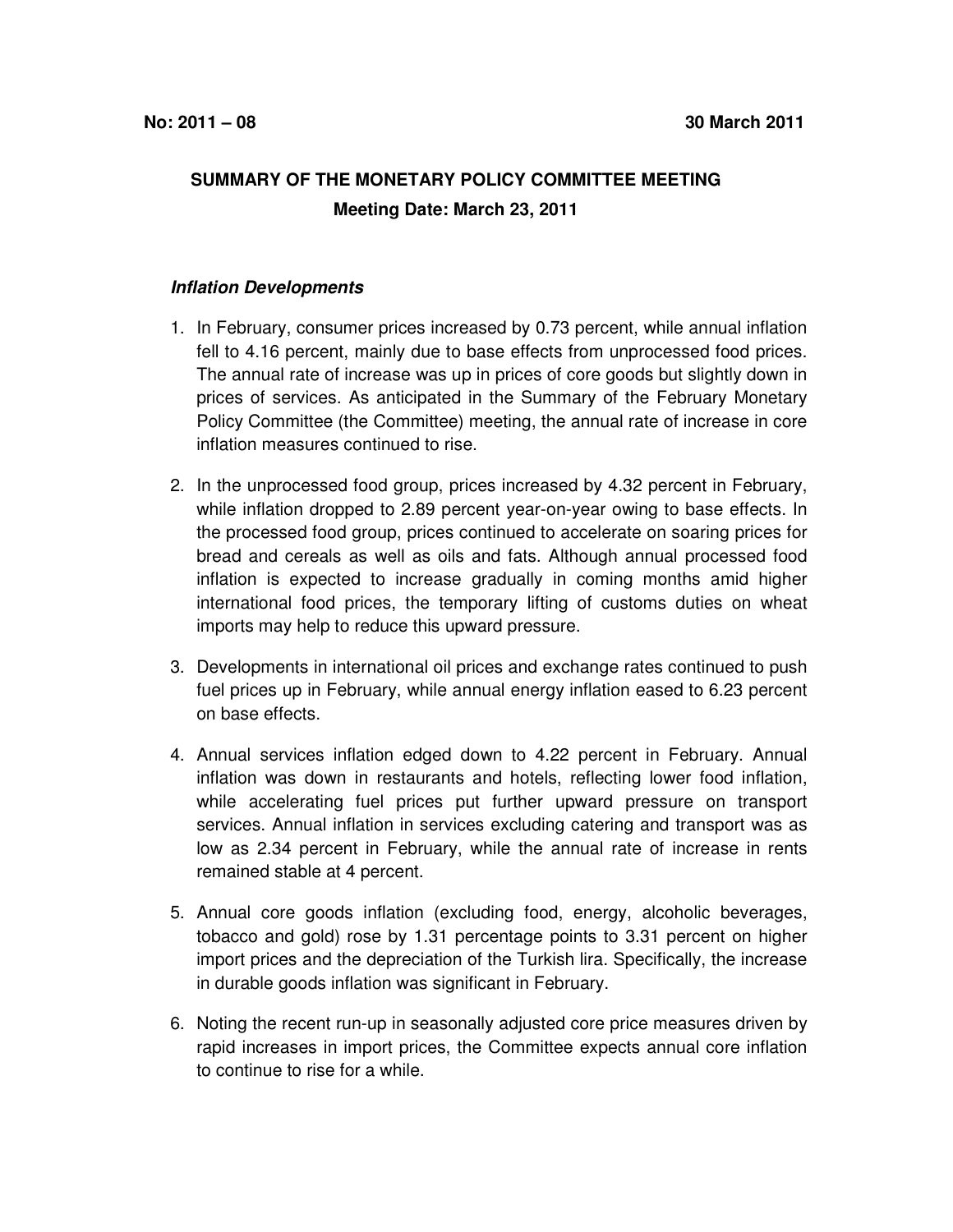## **Factors Affecting Inflation**

- 7. Recent releases on economic activity have been largely consistent with the outlook presented in the January Inflation Report. After increasing sharply in December, seasonally adjusted industrial production decelerated in January, but was still significantly higher than the fourth-quarter average. Leading indicators for February and March have shown that the pace of economic activity slowed quarter-on-quarter, yet remained strong.
- 8. Economic activity continues to strengthen amid increasing domestic demand. The production and imports of consumer goods were significantly higher in January than the fourth-quarter averages. The ongoing surge in consumer confidence and credit use does not point to a marked slowdown in the first quarter's private consumption spending. Similarly, the January rise in the production and imports of capital goods and the robust sales of commercial vehicles during January-February suggest that the rapid recovery in private investments continued in the first quarter.
- 9. Imports continue to increase with strong domestic demand. The Committee has noted that rising oil prices may mask the slowdown in the main trend of imports, and thus non-energy imports would be a more informative variable in assessing the impact of the recent policy measures. That said, the Committee has reiterated that the restrictive effects of these policy measures on loans and imports would be observed with a lag.
- 10. Foreign demand remains relatively weak despite the recent pick-up. January's export (excluding gold) quantity index was higher than the fourth-quarter average, while leading indicators for February and March confirm the gradual recovery in exports. The flat course of 3-month-ahead expectations for new orders indicates that foreign demand is unlikely to recover strongly over the short term. Moreover, both the political tension in North Africa and the massive earthquake in Japan pose downside risks to the foreign demand outlook.
- 11. Employment conditions continue to improve, yet, unemployment rates remain at high levels. While the recovery in the non-farm employment continues, both recent production data and survey indicators for investment and employment indicate that this trend would be maintained over the coming months. Nevertheless, the Committee has reiterated that unemployment rates would remain higher than pre-crisis levels for a while, containing the unit labor costs.

## **Monetary Policy and Risks**

12. In light of these developments, the Committee concluded that aggregate demand conditions are in line with the outlook presented in the Inflation Report. Both the unemployment and capacity utilization rates suggest that the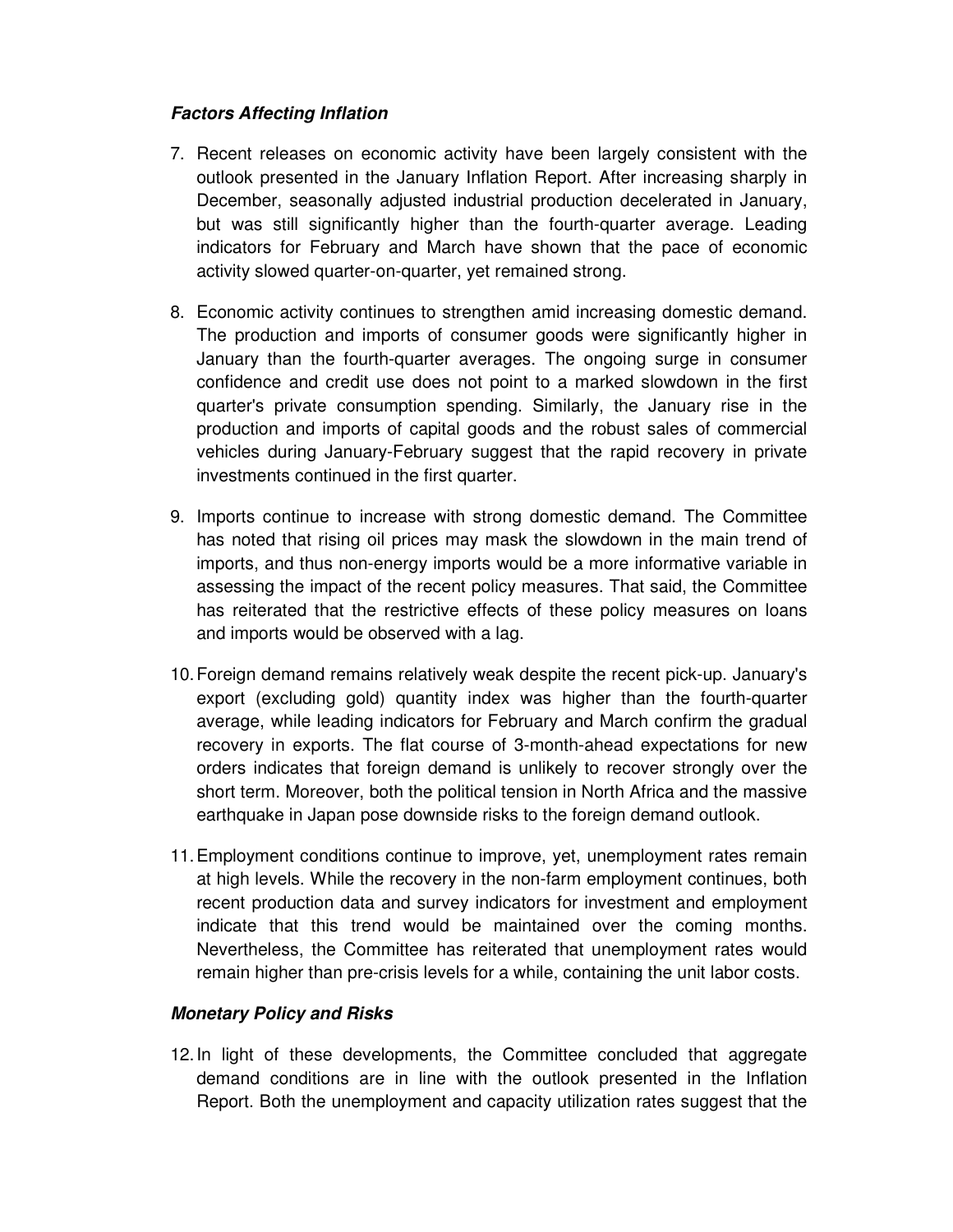output gap has not closed. In fact, unit labor costs and services prices do not display a noticeable acceleration. However, oil and other commodity prices hover above the Inflation Report assumptions, exerting upward pressure on core goods prices. Accordingly, the Committee expects that core goods inflation would continue to increase for some time, while services inflation would display a more benign path.

- 13. Although the measures taken by the Central Bank of Turkey (CBT) since November are expected to have an impact on credit volume and domestic demand starting with the second quarter, some additional increase in reserve requirement is deemed necessary for macroprudential purposes. The measures aim at containing the macro financial risks by inducing a more balanced composition of the aggregate demand. Recently, domestic and export orders show a more balanced pattern, suggesting that policy measures have started to become effective to some extent. However, given the strength of the credit growth and other domestic demand indicators, the Committee indicated that additional monetary tightening would be necessary for containing macro financial risks. According to the Committee members, implementing the monetary tightening through reserve requirements, rather than using the policy rates, would be more effective under current conditions. In this respect, the CBT decided to deliver a notable hike in the weighted average of reserve requirements on short term liabilities.
- 14. In this respect, the Committee noted that the decision on reserve requirements would also provide the monetary tightening required for containing the potential second round effects of the recent increases in oil and other commodity prices. The Committee members indicated that this decision reflects the policy reaction implied through the "persistent increases in commodity prices" scenario in the January Inflation Report.
- 15. In light of these assessments, in order to contain the risks towards price stability and financial stability, the Committee has decided to monitor the tightening impact of the implemented policy mix—a low policy rate, a wide interest corridor and high reserve requirement ratios—and take additional measures along the same lines, if needed.
- 16. The Committee members have indicated that reserve requirement is only one of the tools for containing credit growth and domestic demand, and emphasized the importance of the supplementary macroprudential measures by other related institutions. In this respect, it was stated that the direct measures targeting credit supply would enhance the effectiveness and efficiency of the policy implemented by the CBT.
- 17. The Committee monitors the fiscal policy developments closely. Budget figures regarding the first two months of the year suggest that revenues are increasing